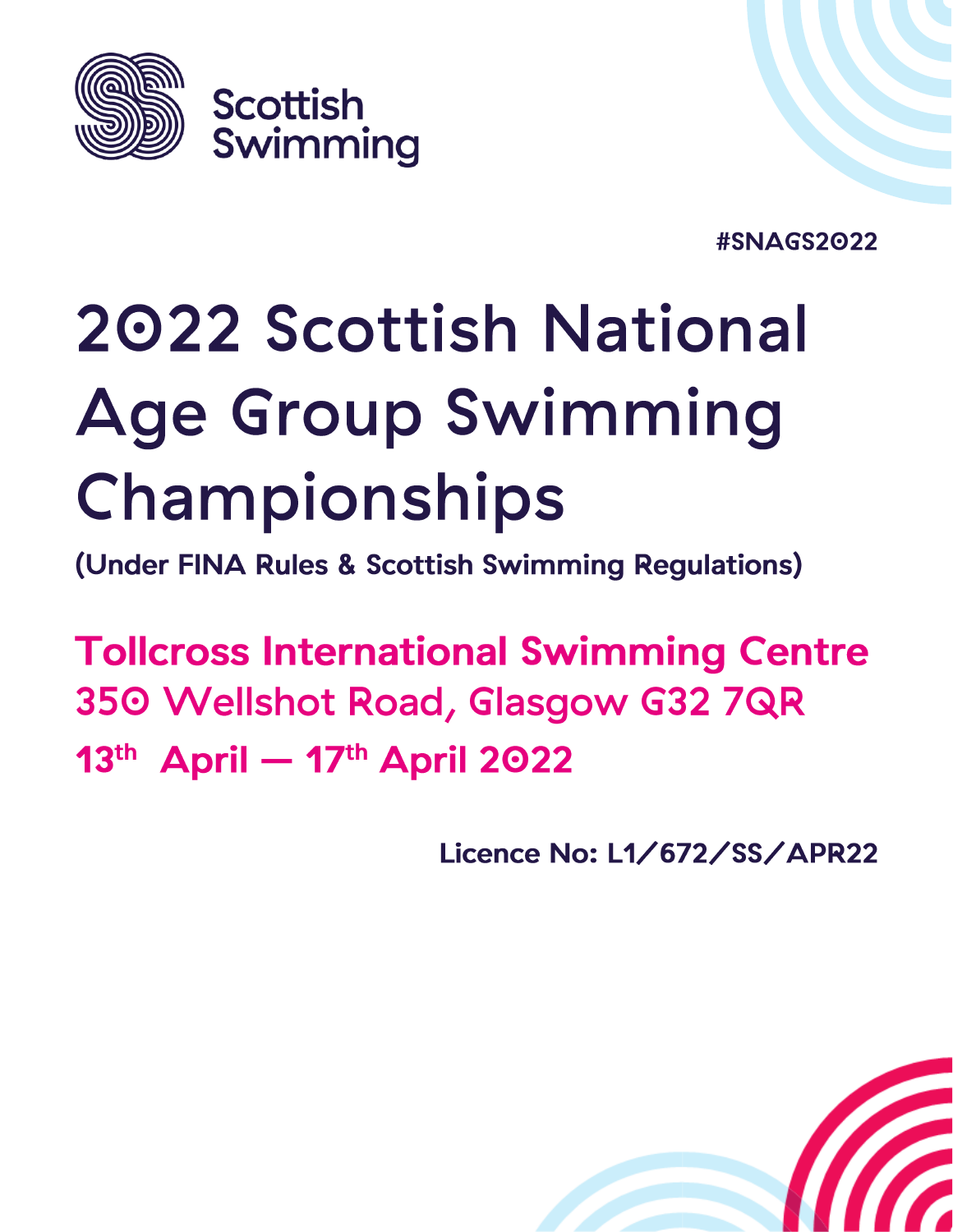# **VENUE DETAILS, SESSION TIMES, EVENTS & ELIGIBILITY INFORMATION**

| <b>Dates</b>         | Wednesday 13 <sup>th</sup> April - Sunday 17 <sup>th</sup> April 2022                                          |                                                                                                            |               |                                          |       |                                                             |  |  |  |
|----------------------|----------------------------------------------------------------------------------------------------------------|------------------------------------------------------------------------------------------------------------|---------------|------------------------------------------|-------|-------------------------------------------------------------|--|--|--|
| <b>Venue</b>         | Tollcross International Swimming Centre, 350 Wellshot Road, Glasgow G32 7QR                                    |                                                                                                            |               |                                          |       |                                                             |  |  |  |
| <b>Pool</b>          |                                                                                                                | 10 Lane, 50 metre competition pool with full Electronic Timing<br>4 Lane, 25 metre warm up/swim down pool  |               |                                          |       |                                                             |  |  |  |
| <b>Promoter</b>      |                                                                                                                | <b>SASA National Swimming Committee</b>                                                                    |               |                                          |       |                                                             |  |  |  |
| <b>Age Groups</b>    |                                                                                                                | <b>Individual Events:</b><br><b>Age Group</b><br>11-13 and 14 years<br><b>Youth</b><br>15, 16, 17/18 years |               |                                          |       |                                                             |  |  |  |
|                      | <b>Relay Events:</b><br><b>Age Group</b><br>$11-13$ years<br>14-16 and 17& over<br>Youth                       |                                                                                                            |               |                                          |       |                                                             |  |  |  |
|                      |                                                                                                                | For individual and relay events:                                                                           |               | Age as at 31 <sup>st</sup> December 2022 |       |                                                             |  |  |  |
| <b>Session Times</b> | <b>Wednesday -</b>                                                                                             | <b>Morning</b>                                                                                             | <b>Heats</b>  | Warm up                                  | 08:00 | NB. Session start times may                                 |  |  |  |
|                      | <b>Sunday</b>                                                                                                  |                                                                                                            |               | <b>Start</b>                             | 09:00 | be adjusted once all entries<br>have been received and      |  |  |  |
|                      |                                                                                                                | <b>Afternoon</b>                                                                                           | <b>Heats</b>  | Warm up                                  | 12:40 | processed. Any new session                                  |  |  |  |
|                      |                                                                                                                |                                                                                                            |               | <b>Start</b>                             | 13:40 | times will be notified with<br>confirmation of acceptances. |  |  |  |
|                      |                                                                                                                | <b>Evening</b>                                                                                             | <b>Finals</b> | Warm up                                  | 16:25 |                                                             |  |  |  |
|                      |                                                                                                                |                                                                                                            |               | <b>Start</b>                             | 17:15 |                                                             |  |  |  |
| <b>Events</b>        |                                                                                                                |                                                                                                            |               | <b>INDIVIDUAL EVENTS</b>                 |       |                                                             |  |  |  |
|                      | YOUTH                                                                                                          |                                                                                                            |               |                                          |       |                                                             |  |  |  |
|                      |                                                                                                                |                                                                                                            |               |                                          |       |                                                             |  |  |  |
|                      |                                                                                                                | Boys & Girls: 15,16,17/18 years                                                                            |               |                                          |       | Heats swum in the morning session                           |  |  |  |
|                      | 50m, 100m, 200m Backstroke<br>50m, 100m, 200m Butterfly                                                        | 50m, 100m, 200m, 400m Freestyle<br>50m, 100m, 200m Breaststroke<br>200m, 400m Individual Medley            |               |                                          |       | <b>Heats and Final</b>                                      |  |  |  |
|                      | 800m, 1500m Freestyle                                                                                          |                                                                                                            |               |                                          |       | <b>Heat Declared Winner</b>                                 |  |  |  |
|                      |                                                                                                                |                                                                                                            |               | <b>AGE GROUP</b>                         |       |                                                             |  |  |  |
|                      |                                                                                                                | Boys & Girls: 11-13 and 14 years                                                                           |               |                                          |       | Heats swum in the afternoon sessions                        |  |  |  |
|                      | 50m, 100m, 200m Freestyle<br>50m, 100m, 200m Backstroke<br>50m, 100m, 200m Butterfly<br>200m Individual Medley | 50m, 100m, 200m Breaststroke                                                                               |               |                                          |       | <b>Heats and Finals</b>                                     |  |  |  |

scottishswimming.com

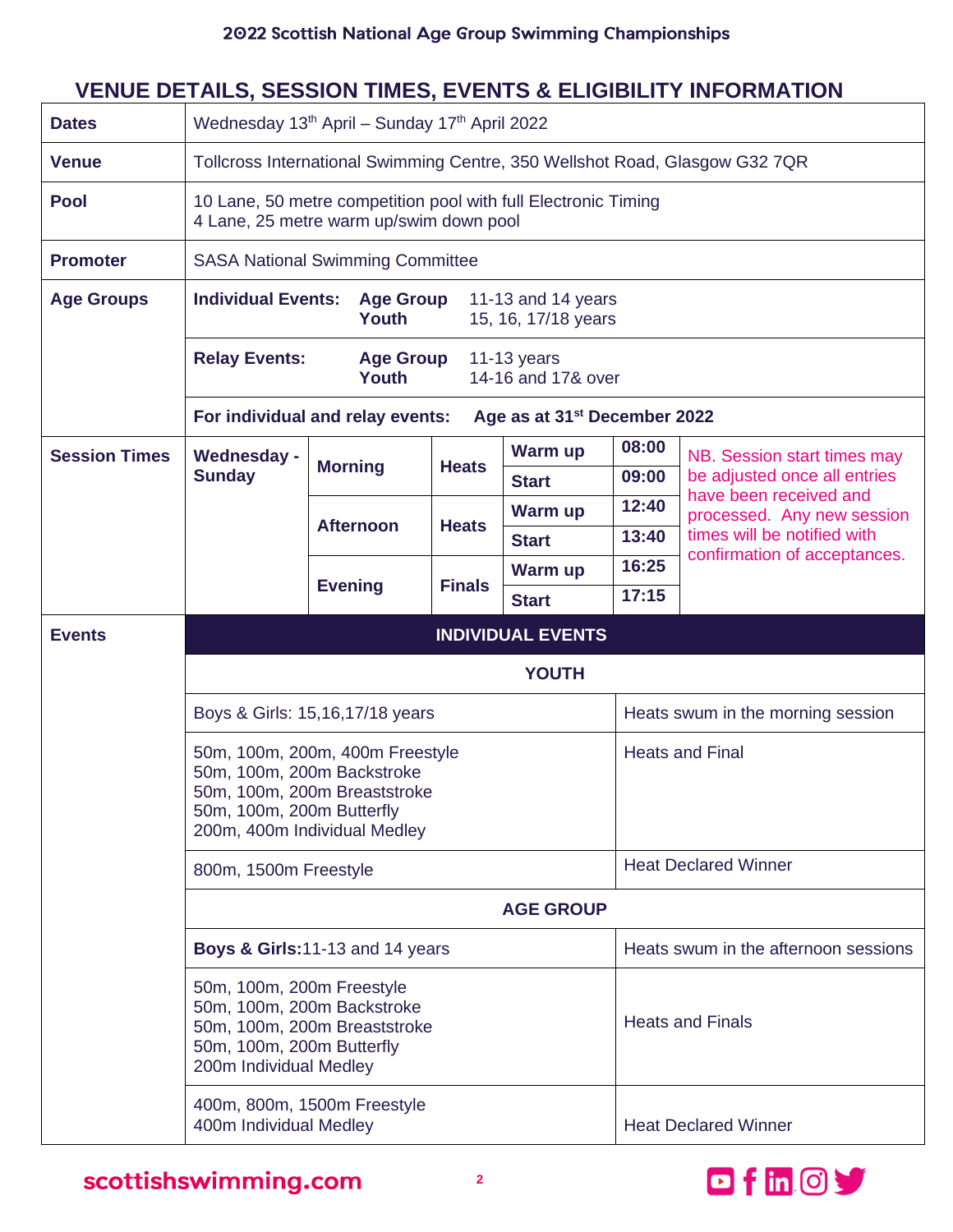|                                         | <b>RELAY EVENTS</b>                                                                                                                                                                                                                                                                                                                    |                                  |  |  |  |  |  |  |  |
|-----------------------------------------|----------------------------------------------------------------------------------------------------------------------------------------------------------------------------------------------------------------------------------------------------------------------------------------------------------------------------------------|----------------------------------|--|--|--|--|--|--|--|
|                                         | <b>YOUTH</b>                                                                                                                                                                                                                                                                                                                           |                                  |  |  |  |  |  |  |  |
|                                         | <b>Boys &amp; Girls: 14-16 and 17&amp; over</b>                                                                                                                                                                                                                                                                                        | Swum in the morning sessions     |  |  |  |  |  |  |  |
|                                         | 4 x 100m Freestyle, 4 x 100m Medley<br>4 x 200m Freestyle                                                                                                                                                                                                                                                                              | <b>Heat Declared Winner</b>      |  |  |  |  |  |  |  |
|                                         | 4 x 100m Medley - Mixed                                                                                                                                                                                                                                                                                                                | Swum in the finals session - HDW |  |  |  |  |  |  |  |
|                                         | <b>AGE GROUP</b>                                                                                                                                                                                                                                                                                                                       |                                  |  |  |  |  |  |  |  |
|                                         | Boys & Girls: 11-13 years                                                                                                                                                                                                                                                                                                              | Swum in the afternoon sessions   |  |  |  |  |  |  |  |
|                                         | 4 x 100m Freestyle, 4 x 100m Medley                                                                                                                                                                                                                                                                                                    | <b>Heat Declared Winner</b>      |  |  |  |  |  |  |  |
|                                         | 4 x 100m Medley - Mixed<br>Swum in the finals session - HDW                                                                                                                                                                                                                                                                            |                                  |  |  |  |  |  |  |  |
|                                         | PLEASE NOTE: This is the ONLY event where Scottish relay teams may qualify for the<br><b>British Summer Championships.</b>                                                                                                                                                                                                             |                                  |  |  |  |  |  |  |  |
| <b>Scottish</b>                         | Lindsay Lewis, Event Manager, Scottish Swimming                                                                                                                                                                                                                                                                                        |                                  |  |  |  |  |  |  |  |
| <b>Swimming</b><br><b>Contact</b>       | Tel: 07715 710581<br>Email: nationals@scottishswimming.com                                                                                                                                                                                                                                                                             |                                  |  |  |  |  |  |  |  |
| <b>Promoter</b>                         | <b>SASA National Swimming Committee</b>                                                                                                                                                                                                                                                                                                |                                  |  |  |  |  |  |  |  |
| <b>Entry Process</b>                    | Entries will be by computer file                                                                                                                                                                                                                                                                                                       |                                  |  |  |  |  |  |  |  |
| <b>Entry Deadline</b>                   | 14.00 on Wednesday 30th March 2022                                                                                                                                                                                                                                                                                                     |                                  |  |  |  |  |  |  |  |
| <b>Competition</b><br><b>Disclaimer</b> | In the event of cancellation or abandonment of the event, refunds if any, will be made at the<br>absolute discretion of Scottish Swimming. Scottish Swimming will have no legal liability to make a<br>refund or to pay any form of consequential or indirect damage such as loss of enjoyment, travel,<br>catering and accommodation. |                                  |  |  |  |  |  |  |  |

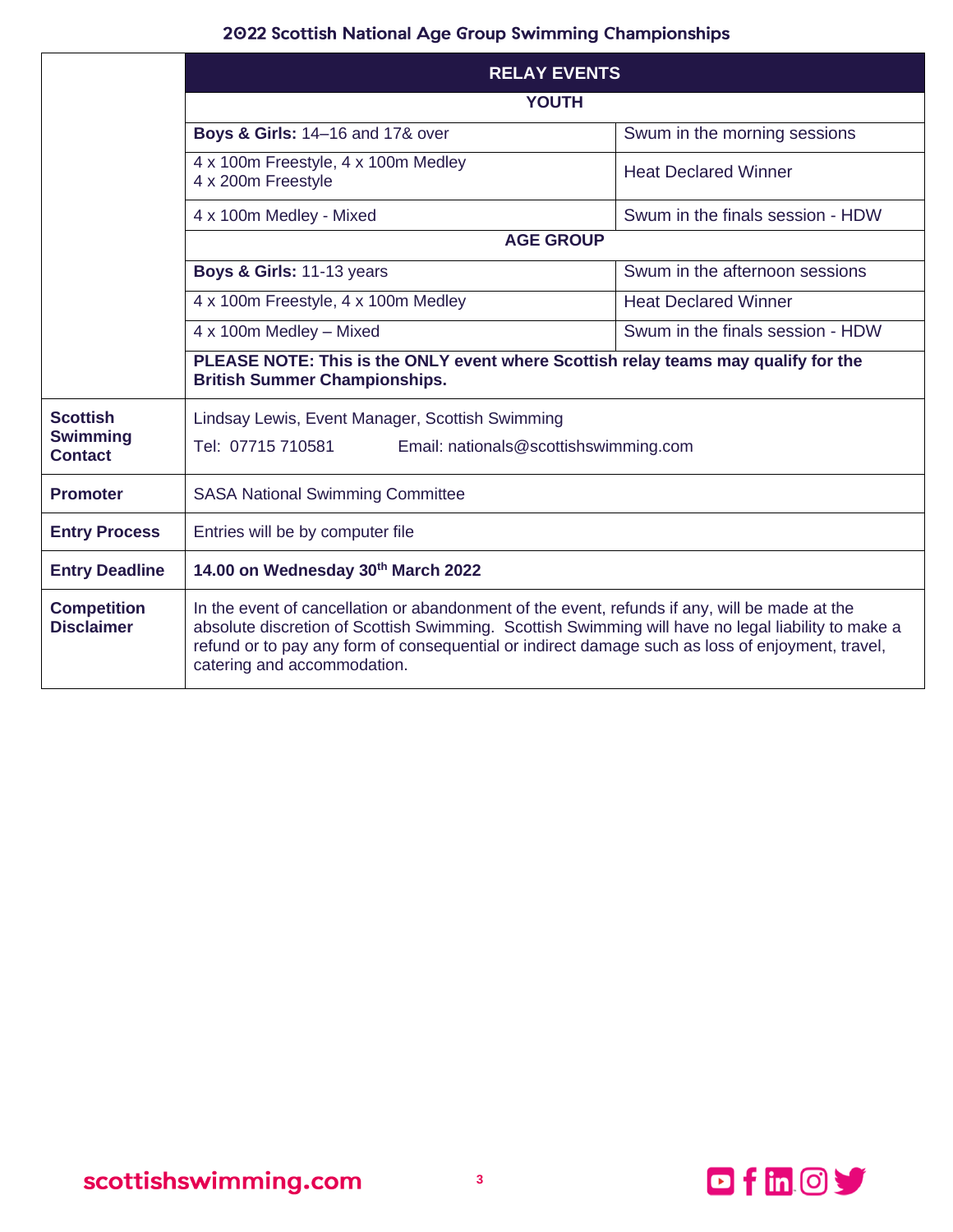### **SCHEDULE OF EVENTS**

| <b>Wednesday 13 April 2022</b>                                      | Thursday 14 April 2022<br>Friday 15 April 2022 |                                                                            | <b>Saturday 16 April 2022</b>                                 | Sunday 17 April 2022                                         |  |  |
|---------------------------------------------------------------------|------------------------------------------------|----------------------------------------------------------------------------|---------------------------------------------------------------|--------------------------------------------------------------|--|--|
| <b>Session 1</b>                                                    | <b>Session 4</b>                               | <b>Session 7</b>                                                           | <b>Session 10</b>                                             | <b>Session 13</b>                                            |  |  |
| <b>Warm Up: 08.00</b>                                               | Start: 09.00 Warm Up: 08.00 Start: 09.00       | <b>Warm Up: 08.00</b><br><b>Start: 09.00</b>                               | <b>Warm Up: 08.00</b><br><b>Start: 09.00</b>                  | <b>Warm Up: 08.00</b><br><b>Start: 09.00</b>                 |  |  |
| 15, 16, 17/18                                                       | 15, 16, 17/18                                  | 15, 16, 17/18                                                              | 15, 16, 17/18                                                 | 15, 16, 17/18                                                |  |  |
| Girls 200m Backstroke                                               | Girls 200m Breaststroke                        | Boys 200m Backstroke                                                       | Girls 200m Individual Medley                                  | Boys 200m Individual Medley                                  |  |  |
| Boys 100m Backstroke                                                | Boys 200m Butterfly                            | Girls 400m Freestyle                                                       | Boys 200m Freestyle                                           | Girls 200m Freestyle                                         |  |  |
| Girls 100m Freestyle                                                | Girls 100m Backstroke                          | Boys 50m Freestyle                                                         | Girls 100m Butterfly                                          | Boys 100m Freestyle                                          |  |  |
| Boys 200m Breaststroke                                              | Boys 50m Breaststroke                          | Girls 50m Freestyle                                                        | Boys 100m Butterfly                                           | Girls 100m Breaststroke                                      |  |  |
| Girls 50m Breaststroke                                              | Girls 400m Individual Medley                   | Boys 100m Breaststroke                                                     | Girls 50 Backstroke                                           | Boys 50m Backstroke                                          |  |  |
| Boys 50m Butterfly                                                  | Boys 400m Freestyle                            | Girls 200m Butterfly                                                       | Boys 400m Individual Medley                                   | Girls 50m Butterfly                                          |  |  |
| Girls 1500m Freestyle HDW                                           | Girls 14-16 4x100m Medley Relay<br><b>HDW</b>  | Boys 1500m Freestyle HDW                                                   | Girls 800m Freestyle HDW                                      | Boys 800m Freestyle HDW                                      |  |  |
| Boys 17&over 4x200m                                                 | Girls 17&over 4x100m                           | Girls 17&over 4x100m                                                       | Boys 17&over 4x100m                                           | Girls 17&over 4x200m                                         |  |  |
| <b>Freestyle Relay HDW</b>                                          | <b>Medley Relay HDW</b>                        | Freestyle Relay HDW                                                        | Freestyle Relay HDW                                           | <b>Freestyle Relay HDW</b>                                   |  |  |
| Boys 14-16 4x200m                                                   | Boys 14-16 4x100m Medley Relay                 | Girls 14-16 4x100m                                                         | Boys 14-16 4x100m                                             | Girls 14-16 4x200m                                           |  |  |
| <b>Freestyle Relay HDW</b>                                          | <b>HDW</b><br>Boys 17&over 4x100m              | <b>Freestyle Relay HDW</b>                                                 | <b>Freestyle Relay HDW</b>                                    | Freestyle Relay HDW                                          |  |  |
|                                                                     | Medley Relay HDW                               |                                                                            |                                                               |                                                              |  |  |
| <b>Session 2</b>                                                    | <b>Session 5</b>                               | <b>Session 8</b>                                                           | <b>Session 11</b>                                             | Session 14                                                   |  |  |
| Warm Up: 12.40 Start: 13.40 Warm Up: 12.40                          |                                                | Start: 13.40 Warm Up: 12.40                                                | Start: 13.40   Warm Up: 12.40                                 | Start: 13.40 Warm Up: 12.40<br><b>Start: 13.40</b>           |  |  |
| 11-13 & 14                                                          | 11-13 & 14                                     | 11-13 & 14                                                                 | 11-13 & 14                                                    | 11-13 & 14                                                   |  |  |
| Girls 200m Backstroke                                               | Girls 200m Breaststroke                        | Boys 200m Backstroke                                                       | Girls 200m Individual Medley                                  | Boys 200m Individual Medley                                  |  |  |
| Boys 100m Backstroke                                                | Boys 200m Butterfly                            | Girls 400m Freestyle HDW                                                   | Boys 200m Freestyle                                           | Girls 200m Freestyle                                         |  |  |
| Girls 100m Freestyle                                                | Girls 100m Backstroke                          | Boys 50m Freestyle                                                         | Girls 100m Butterfly                                          | Boys 100m Freestyle                                          |  |  |
| Boys 200m Breaststroke                                              | Boys 50m Breaststroke                          | Girls 50m Freestyle                                                        | Boys 100m Butterfly                                           | Girls 100m Breaststroke                                      |  |  |
| Girls 50m Breaststroke                                              | Girls 400m Individual Medley HDW               | Boys 100m Breaststroke                                                     | Girls 50 Backstroke                                           | Boys 50m Backstroke                                          |  |  |
| Boys 50m Butterfly                                                  | Boys 400m Freestyle HDW                        | Girls 200m Butterfly                                                       | Boys 400m Individual Medley HDW                               | Girls 50m Butterfly                                          |  |  |
| Girls 1500m Freestyle HDW                                           | Girls 11-13 4x100m Medley Relay<br><b>HDW</b>  | Boys 1500m Freestyle HDW                                                   | Girls 800m Freestyle HDW                                      | Boys 800m Freestyle HDW                                      |  |  |
| Boys 11-13 4x100m                                                   |                                                |                                                                            |                                                               | Girls 11-13 4x100m                                           |  |  |
| Freestyle Relay HDW                                                 |                                                |                                                                            |                                                               | Freestyle Relay HDW                                          |  |  |
|                                                                     |                                                |                                                                            |                                                               | Boys 11-13 4x100m Medley Relay HDW                           |  |  |
| <b>Session 3 - FINALS</b>                                           | <b>Session 6 - FINALS</b>                      | <b>Session 9 - FINALS</b>                                                  | <b>Session 12 - FINALS</b>                                    | <b>Session 15 - FINALS</b>                                   |  |  |
| Warm Up: 16:25 Start: 17:15 Warm Up: 16.25<br>Girls 200m Backstroke | Girls 200m Breaststroke                        | Start: 17:15 Warm Up: 16:25<br><b>Start: 17:15</b><br>Boys 200m Backstroke | Warm Up: 16:25 : Start: 17:15<br>Girls 200m Individual Medley | Warm Up: 16:25 : Start: 17:15<br>Boys 200m Individual Medley |  |  |
| Boys 100m Backstroke                                                | Boys 200m Butterfly                            | Girls 400m Freestyle                                                       | Boys 200m Freestyle                                           | Girls 200m Freestyle                                         |  |  |
| Girls 100m Freestyle                                                | Girls 100m Backstroke                          | Boys 50m Freestyle                                                         | Girls 100m Butterfly                                          | Boys 100m Freestyle                                          |  |  |
| Boys 200m Breaststroke                                              | Boys 50m Breaststroke                          | Girls 50m Freestyle                                                        | Boys 100m Butterfly                                           | Girls 100m Breaststroke                                      |  |  |
| Girls 50m Breaststroke                                              | Girls 400m Individual Medley                   | Boys 100m Breaststroke                                                     | Girls 50m Backstroke                                          | Boys 50m Backstroke                                          |  |  |
| Boys 50m Butterfly                                                  | Boys 400m Freestyle                            | Girls 200m Butterfly                                                       | Boys 400m Individual Medley                                   | Girls 50m Butterfly                                          |  |  |
| Mixed 14-16 4x100m                                                  |                                                | Mixed 17&over 4x100m                                                       | Mixed 11-13 4x100m                                            |                                                              |  |  |
| Medley Relay HDW                                                    |                                                | Medley Relay HDW                                                           | Medley Relay HDW                                              |                                                              |  |  |
|                                                                     |                                                | Finals will be swum from youngest to oldest age groups                     |                                                               |                                                              |  |  |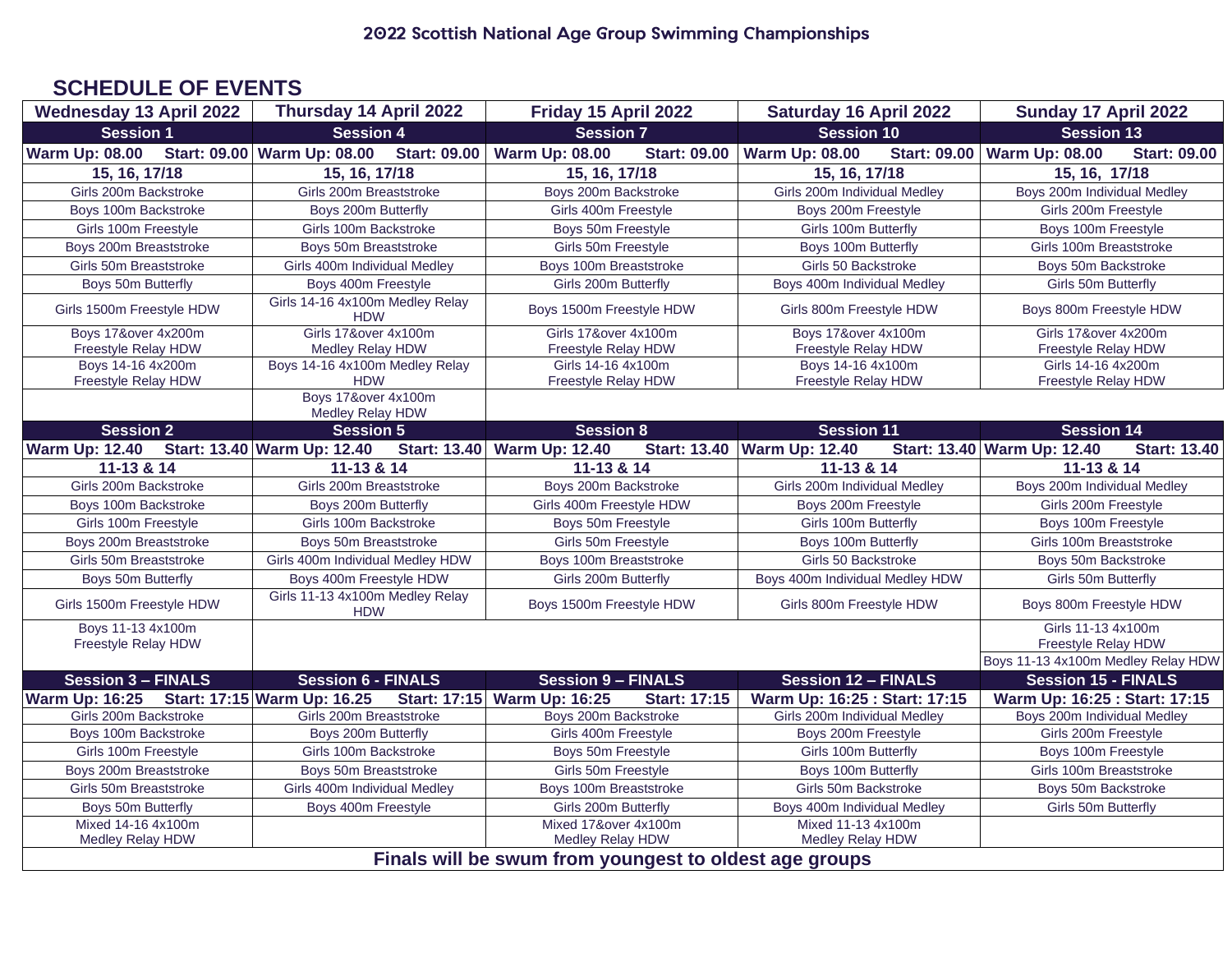| <b>Eligibility and</b><br><b>Entry</b> | All competitors must be registered with their National Federation to be eligible to compete (FINA Rule<br>GR 1.1). To compete for a Scottish Club or Team at National Age Group Championships, competitors<br>must be registered with SASA and must have paid their current registration fee.<br>Any athlete eligible to represent Scotland in accordance with Company Rules R4.5.3 who is not a<br>member or a club affiliated to SASA, who wishes to be recognised as 'Scottish' must register with<br>SASA.                                                                                         |  |  |  |  |  |  |
|----------------------------------------|--------------------------------------------------------------------------------------------------------------------------------------------------------------------------------------------------------------------------------------------------------------------------------------------------------------------------------------------------------------------------------------------------------------------------------------------------------------------------------------------------------------------------------------------------------------------------------------------------------|--|--|--|--|--|--|
|                                        | <b>National Eligibility - Scottish Swimming Company Rule R4.5.3</b><br>R4.5.3 - A competitor selected to represent Scotland must be a registered member of SASA as per<br>SASA Constitution C3.3 or C.3.5.1. and must be either:<br>A native of Scotland, or<br>$\bullet$<br>A person with a Scottish mother or father, or<br>$\bullet$<br>Satisfy either of the following residential criteria:<br>$\bullet$<br>For the Commonwealth Games - In line with current Commonwealth Games<br>L.<br>Federation Regulations or Guidelines (see Commonwealth Games Swimming<br>selection policy for details). |  |  |  |  |  |  |
|                                        | For all other Meets - A person who has been resident in Scotland for a minimum of<br>Ш.<br>12 months prior to the first day of competition.<br>Individual Age Group events and Relay events are defined as age at 31 <sup>st</sup> December 2022.<br>$\bullet$<br>No more than 3 swimmers who do not qualify as Scottish (see above) will be allowed to<br>progress into any Final.                                                                                                                                                                                                                    |  |  |  |  |  |  |
|                                        | <b>Individual Consideration Times (CT)</b><br>May be used by competitors registered with SASA if they:<br>a) Are competing for a Scottish Club or Team, or<br>b) Qualify for National Eligibility (as defined by Company Rule R4.5.3) and are registered with<br>SASA having paid their current registration fee.<br>c) Please Note: Consideration Times do not guarantee acceptance and may be<br>restricted in order to manage session lengths.                                                                                                                                                      |  |  |  |  |  |  |
|                                        | <b>Individual Qualifying Times (QT)</b><br>Competitors as defined above with an entry time equal to or faster than the Qualifying Times (QT)<br>will be guaranteed acceptance (subject to time verification).                                                                                                                                                                                                                                                                                                                                                                                          |  |  |  |  |  |  |
|                                        | <b>Individual Non-Scottish Time (Non-Scot)</b><br>Entries submitted by all other swimmers must be equal to or faster than the Non-Scottish Time (Non<br>Scot). These swimmers will be guaranteed entry acceptance (subject to time verification) with the<br>exception of 800m and 1500m events where the Non-Scot time will be treated as a consideration<br>time rather than a qualifying time.                                                                                                                                                                                                      |  |  |  |  |  |  |
|                                        | All competitors must enter times achieved in accredited competitions held between 1 January 2020<br>and 30 March 2022 and either be 50 metre pool times or conversions to 50 metre pool times (Official<br>conversion tables: Hy-tek standard conversion or ASA conversion tables may be used).                                                                                                                                                                                                                                                                                                        |  |  |  |  |  |  |
|                                        | <b>Team Entries and Relay Consideration Times</b><br>This year there ARE consideration times for Relays (see page 8) and these are applicable to all clubs<br>and teams. Clubs must submit a time based on the individual times of the team members. This will<br>be used for seeding purposes and must be capable of verification. If it is necessary to restrict the<br>number of relay entries, this will be done on the basis of entry time.                                                                                                                                                       |  |  |  |  |  |  |
|                                        | <b>Proof of Entry</b><br>A proof of entry times report is required in accordance with SW2.1.2.5. Random checks on entry<br>times will be carried out prior to and during the event. Any swimmers submitting an unaccredited<br>entry time will automatically be withdrawn from all entered events and will forfeit all entry fees.                                                                                                                                                                                                                                                                     |  |  |  |  |  |  |
|                                        | The organisers reserve the right to restrict entries to ensure a good standard of competition.<br>If it is necessary to reject entries, this will be done on the basis of entry time, slowest to fastest,<br>excluding guaranteed acceptances as detailed above.                                                                                                                                                                                                                                                                                                                                       |  |  |  |  |  |  |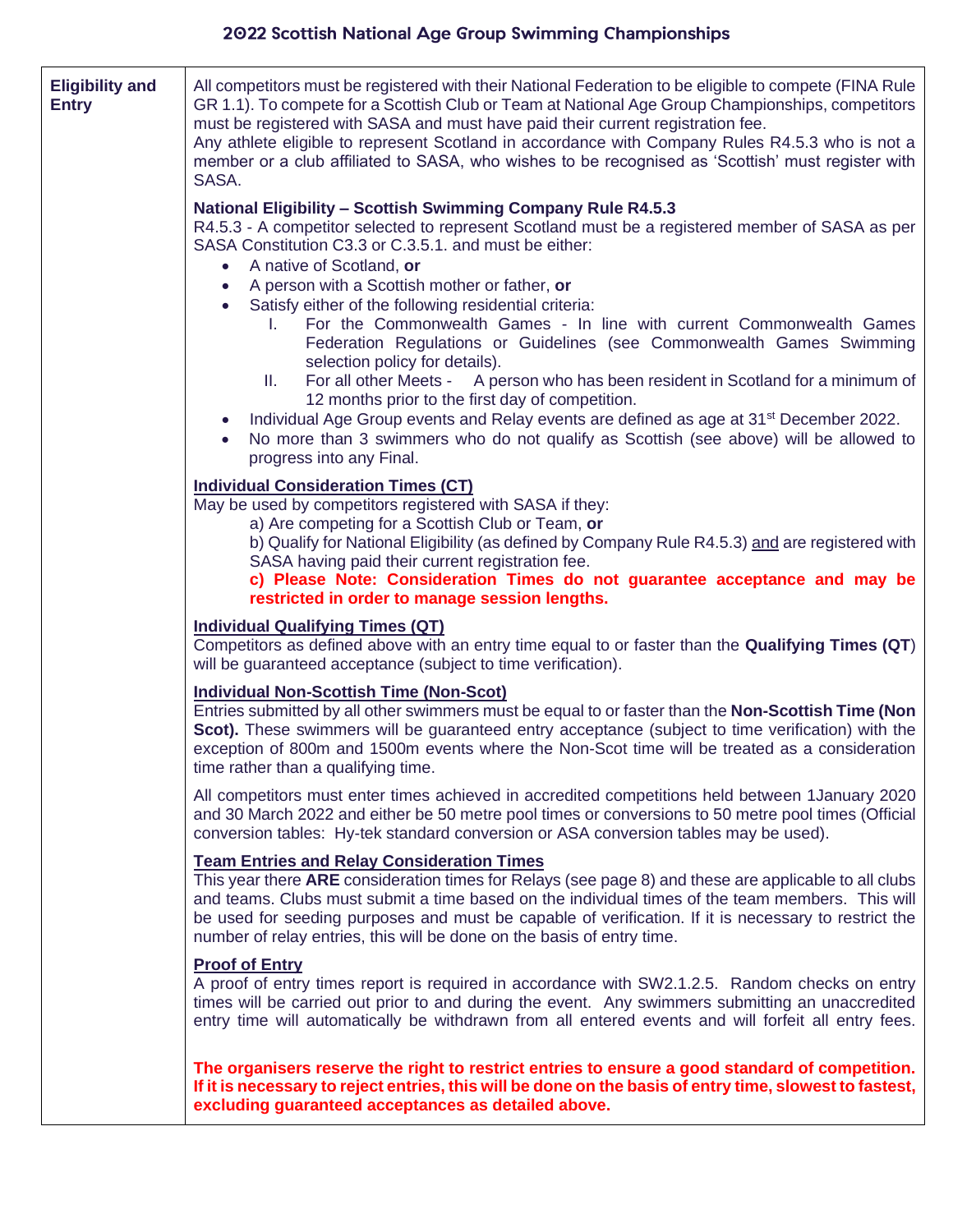## **MALE ENTRY TIMES Age as at 31<sup>st</sup> December 2022**

| <b>Male</b>             | $11 - 13$ |          |           | 14       |          | 15        |          | 16       |           |          | 17/18    |           |          |          |           |
|-------------------------|-----------|----------|-----------|----------|----------|-----------|----------|----------|-----------|----------|----------|-----------|----------|----------|-----------|
|                         | Non Scot  | QT       | <b>CT</b> | Non Scot | QT       | <b>CT</b> | Non Scot | QT       | <b>CT</b> | Non Scot | QT       | <b>CT</b> | Non Scot | QT       | <b>CT</b> |
| 50m Freestyle           | 00:28.50  | 00:30.80 | 00:32.20  | 00:27.00 | 00:29.20 | 00:30.50  | 00:26.00 | 00:27.70 | 00:28.70  | 00:25.30 | 00:27.00 | 00:28.00  | 00:24.40 | 00:26.10 | 00:27.10  |
| 100m Freestyle          | 01:02.20  | 01:07.60 | 01:10.70  | 00:58.70 | 01:03.60 | 01:06.50  | 00:56.30 | 01:00.10 | 01:02.40  | 00:55.10 | 00:58.90 | 01:01.10  | 00:53.10 | 00:56.60 | 00:58.90  |
| 200m Freestyle          | 02:14.40  | 02:26.40 | 02:33.40  | 02:08.00 | 02:18.00 | 02:24.00  | 02:03.00 | 02:11.10 | 02:16.10  | 02:00.80 | 02:08.50 | 02:13.00  | 01:56.00 | 02:03.30 | 02:07.60  |
| 400m Freestyle          | 04:44.50  | 05:09.70 | 05:24.20  | 04:24.20 | 04:52.20 | 05:04.50  | 04:19.80 | 04:37.30 | 04:47.60  | 04:17.30 | 04:32.50 | 04:41.60  | 04:07.80 | 04:23.30 | 04:32.40  |
| 800m Freestyle          | 09:42.20  | 10:38.60 | 11:10.90  | 09:11.90 | 09:52.10 | 10:15.60  | 08:56.90 | 09:38.60 | 10:02.90  | 08:47.40 | 09:22.30 | 09:43.00  | 08:32.10 | 09:03.80 | 09:23.70  |
| 1500m Freestyle         | 18:24.40  | 20:14.80 | 21:17.80  | 17:30.20 | 18:47.40 | 19:32.60  | 17:05.30 | 18:23.10 | 19:08.40  | 16:51.10 | 17:53.30 | 18:30.40  | 16:16.80 | 17:17.50 | 17:53.70  |
| <b>50m Backstroke</b>   | 00:33.30  | 00:36.10 | 00:37.80  | 00:31.00 | 00:34.30 | 00:36.10  | 00:29.70 | 00:31.90 | 00:33.20  | 00:29.00 | 00:31.30 | 00:32.60  | 00:27.70 | 00:29.80 | 00:31.30  |
| 100m Backstroke         | 01:10.90  | 01:17.60 | 01:21.50  | 01:06.70 | 01:13.40 | 01:17.20  | 01:03.90 | 01:08.50 | 01:11.20  | 01:02.70 | 01:07.00 | 01:09.60  | 00:59.70 | 01:04.40 | 01:07.10  |
| 200m Backstroke         | 02:30.90  | 02:45.60 | 02:54.00  | 02:23.70 | 02:37.50 | 02:45.40  | 02:18.10 | 02:28.50 | 02:34.50  | 02:15.80 | 02:26.90 | 02:33.30  | 02:10.20 | 02:21.20 | 02:27.50  |
| <b>50m Breaststroke</b> | 00:36.50  | 00:40.40 | 00:42.60  | 00:34.30 | 00:37.80 | 00:39.90  | 00:32.70 | 00:35.10 | 00:36.50  | 00:32.10 | 00:34.30 | 00:35.60  | 00:30.60 | 00:32.70 | 00:34.00  |
| 100m Breaststroke       | 01:20.20  | 01:29.10 | 01:34.20  | 01:15.70 | 01:23.70 | 01:28.30  | 01:12.20 | 01:18.00 | 01:21.30  | 01:11.00 | 01:16.00 | 01:18.90  | 01:07.30 | 01:12.40 | 01:15.50  |
| 200m Breaststroke       | 02:51.60  | 03:10.30 | 03:20.80  | 02:42.70 | 02:57.20 | 03:05.50  | 02:36.60 | 02:47.90 | 02:54.60  | 02:34.10 | 02:44.00 | 02:49.90  | 02:25.50 | 02:37.20 | 02:44.10  |
| 50m Butterfly           | 00:31.00  | 00:34.00 | 00:35.80  | 00:29.10 | 00:31.90 | 00:33.60  | 00:27.70 | 00:29.90 | 00:31.10  | 00:27.20 | 00:29.10 | 00:30.30  | 00:26.20 | 00:27.90 | 00:29.00  |
| 100m Butterfly          | 01:10.00  | 01:18.10 | 01:22.80  | 01:05.30 | 01:12.70 | 01:16.90  | 01:01.70 | 01:07.10 | 01:10.30  | 01:00.40 | 01:05.30 | 01:08.20  | 00:57.70 | 01:02.10 | 01:04.60  |
| 200m Butterfly          | 02:35.20  | 02:57.40 | 03:09.80  | 02:24.80 | 02:42.70 | 02:52.70  | 02:18.00 | 02:33.30 | 02:41.90  | 02:15.40 | 02:27.20 | 02:34.00  | 02:08.60 | 02:19.20 | 02:25.40  |
| 200m I.M.               | 02:32.20  | 02:45.90 | 02:53.80  | 02:24.20 | 02:35.30 | 02:41.70  | 02:19.00 | 02:29.30 | 02:35.30  | 02:16.90 | 02:26.50 | 02:32.10  | 02:11.40 | 02:20.30 | 02:25.50  |
| 400m I.M.               | 05:21.80  | 05:56.90 | 06:16.60  | 05:04.90 | 05:32.00 | 05:47.70  | 04:56.27 | 05:18.30 | 05:31.20  | 04:52.70 | 05:10.50 | 05:21.10  | 04:42.50 | 04:59.00 | 05:08.90  |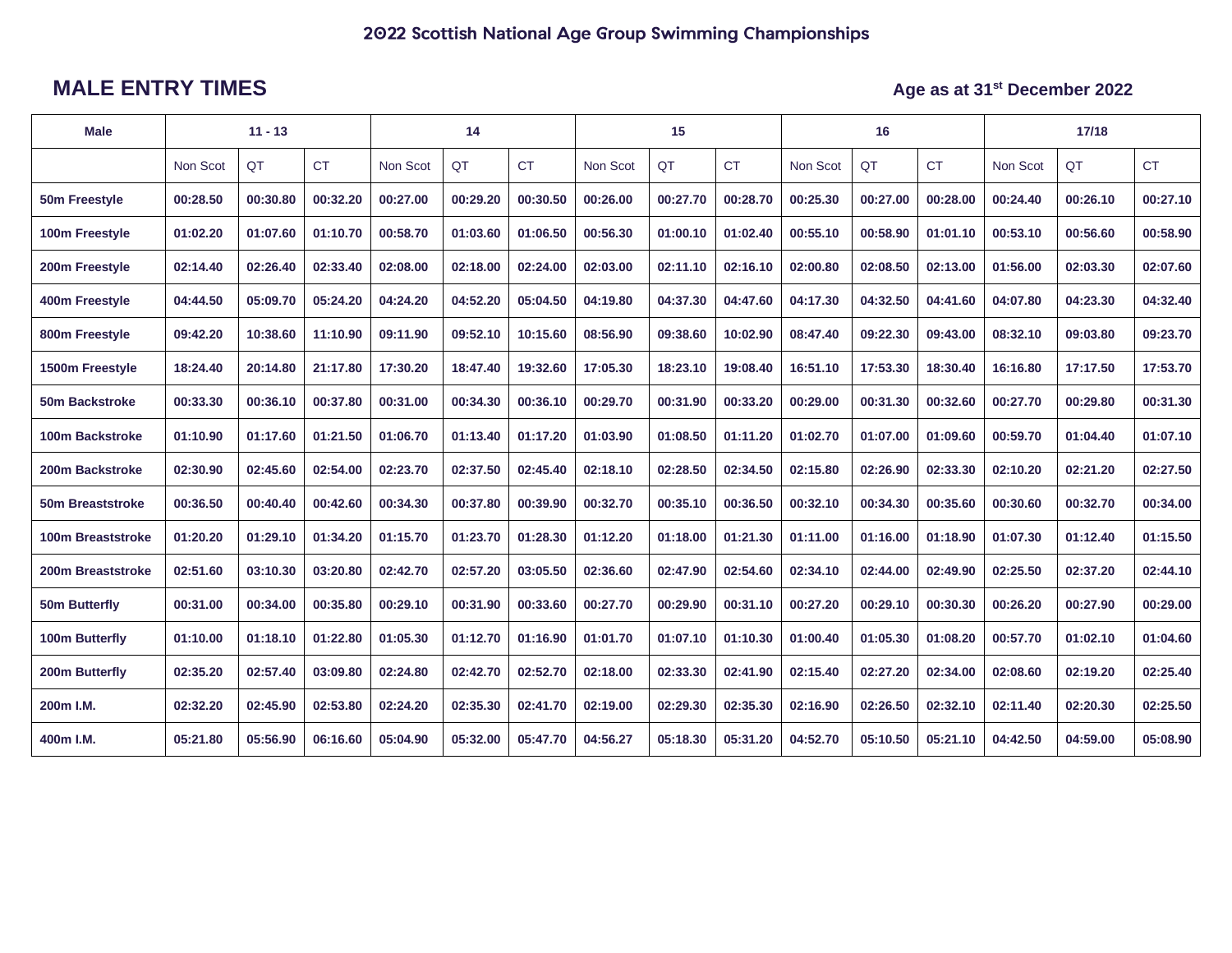### **FEMALE ENTRY TIMES Age as at 31<sup>st</sup> December 2022**

| <b>Female</b>           | $11 - 13$ |          |           | 14       |          | 15        |          | 16       |           |          | $17 - 18$ |           |          |          |           |
|-------------------------|-----------|----------|-----------|----------|----------|-----------|----------|----------|-----------|----------|-----------|-----------|----------|----------|-----------|
|                         | Non Scot  | QT       | <b>CT</b> | Non Scot | QT       | <b>CT</b> | Non Scot | QT       | <b>CT</b> | Non Scot | QT        | <b>CT</b> | Non Scot | QT       | <b>CT</b> |
| 50m Freestyle           | 00:29.40  | 00:31.20 | 00:32.30  | 00:28.70 | 00:30.50 | 00:31.60  | 00:28.00 | 00:29.50 | 00:30.50  | 00:27.90 | 00:29.40  | 00:30.30  | 00:27.30 | 00:28.90 | 00:30.00  |
| 100m Freestyle          | 01:03.90  | 01:08.10 | 01:10.60  | 01:02.30 | 01:06.50 | 01:08.90  | 01:00.40 | 01:4.20  | 01:06.40  | 01:00.00 | 01:04.00  | 01:06.30  | 00:58.80 | 01:02.60 | 01:04.90  |
| 200m Freestyle          | 02:17.30  | 02:26.80 | 02:32.50  | 02:13.80 | 02:22.40 | 02:27.50  | 02:10.80 | 02:19.20 | 02:24.30  | 02:09.30 | 02:18.40  | 02:23.80  | 02:06.90 | 02:16.10 | 02:21.40  |
| 400m Freestyle          | 04:49.90  | 05:11.20 | 05:23.70  | 04:42.70 | 05:00.20 | 05:11.10  | 04:34.80 | 04:52.70 | 05:03.30  | 04:33.90 | 04:51.00  | 05:01.20  | 04:28.50 | 04:47.10 | 04:58.10  |
| 800m Freestyle          | 09:49.60  | 10:33.10 | 10:58.60  | 09:32.20 | 10.09.80 | 10:32.10  | 09:19.60 | 09:51.10 | 10:11.60  | 09:16.20 | 09:48.90  | 10:08.50  | 09:09.80 | 09:43.50 | 10:03.50  |
| 1500m Freestyle         | 18:56.70  | 20:23.60 | 21:14.40  | 18:22.10 | 19:37.90 | 20:22.60  | 18:02.80 | 19:05.70 | 19:43.50  | 17:57.30 | 18:59.80  | 19:37.40  | 17:44.10 | 18:49.00 | 19:27.80  |
| 50m Backstroke          | 00:33.70  | 00:35.80 | 00:37.10  | 00:32.80 | 00:35.00 | 00:36.40  | 00:31.80 | 00:33.90 | 00:35.10  | 00:31.50 | 00:33.50  | 00:34.70  | 00:30.80 | 00:33.10 | 00:34.40  |
| <b>100m Backstroke</b>  | 01:12.30  | 01:17.00 | 01:19.80  | 01:10.80 | 01:15.40 | 01:18.10  | 01:08.00 | 01:12.70 | 01:15.50  | 01:07.40 | 01:11.70  | 01:14.20  | 01:06.00 | 01:10.20 | 01:12.80  |
| 200m Backstroke         | 02:33.60  | 02:43.20 | 02:49.00  | 02:30.80 | 02:40.00 | 02:45.50  | 02:26.50 | 02:37.60 | 02:44.10  | 02:24.80 | 02:34.80  | 02:40.70  | 02:22.40 | 02:32.70 | 02:38.70  |
| <b>50m Breaststroke</b> | 00:37.40  | 00:40.30 | 00:42.00  | 00:36.50 | 00:39.30 | 00:41.00  | 00:35.40 | 00:37.90 | 00:39.40  | 00:35.10 | 00:37.80  | 00:39.30  | 00:34.50 | 00:36.70 | 00:38.00  |
| 100m Breaststroke       | 01:21.90  | 01:28.50 | 01:32.30  | 01:20.20 | 01:26.00 | 01:29.50  | 01:17.70 | 01:23.60 | 01:27.10  | 01:17.20 | 01:23.30  | 01:26.90  | 01:15.10 | 01:20.60 | 01:23.90  |
| 200m Breaststroke       | 02:54.50  | 03:09.80 | 03:18.60  | 02:51.60 | 03:04.20 | 03:11.60  | 02:46.20 | 02:59.10 | 03:06.60  | 02:46.00 | 02:57.60  | 03:04.40  | 02:41.50 | 02:53.70 | 03:00.80  |
| 50m Butterfly           | 00:31.60  | 00:34.00 | 00:35.50  | 00:30.80 | 00:33.20 | 00:34.60  | 00:29.80 | 00:31.90 | 00:33.10  | 00:29.60 | 00:31.60  | 00:32.80  | 00:28.90 | 00:30.90 | 00:32.00  |
| 100m Butterfly          | 01:11.10  | 01:18.10 | 01:22.10  | 01:09.00 | 01:15.10 | 01:18.70  | 01:06.60 | 01:11.60 | 01:14.60  | 01:05.80 | 01:11.20  | 01:14.30  | 01:04.10 | 01:09.20 | 01:12.30  |
| 200m Butterfly          | 02:37.80  | 02:54.20 | 03:03.60  | 02:32.00 | 02:47.60 | 02:56.50  | 02:28.20 | 02:41.20 | 02:48.70  | 02:26.30 | 02:40.00  | 02:47.90  | 02:22.60 | 02:36.90 | 02:45.00  |
| 200m I.M.               | 02:35.80  | 02:46.20 | 02:52.40  | 02:31.80 | 02:41.30 | 02:47.00  | 02:28.20 | 02:36.70 | 02:41.80  | 02:27.50 | 02:35.30  | 02:40.10  | 02:23.70 | 02:33.10 | 02:38.70  |
| 400m I.M.               | 05:28.20  | 05:53.20 | 06:07.80  | 05:21.20 | 05:40.70 | 06:11.20  | 05:14.50 | 05:36.30 | 05:49.10  | 05:13.40 | 05:33.50  | 05:45.40  | 05:06.70 | 05:29.60 | 05:43.00  |

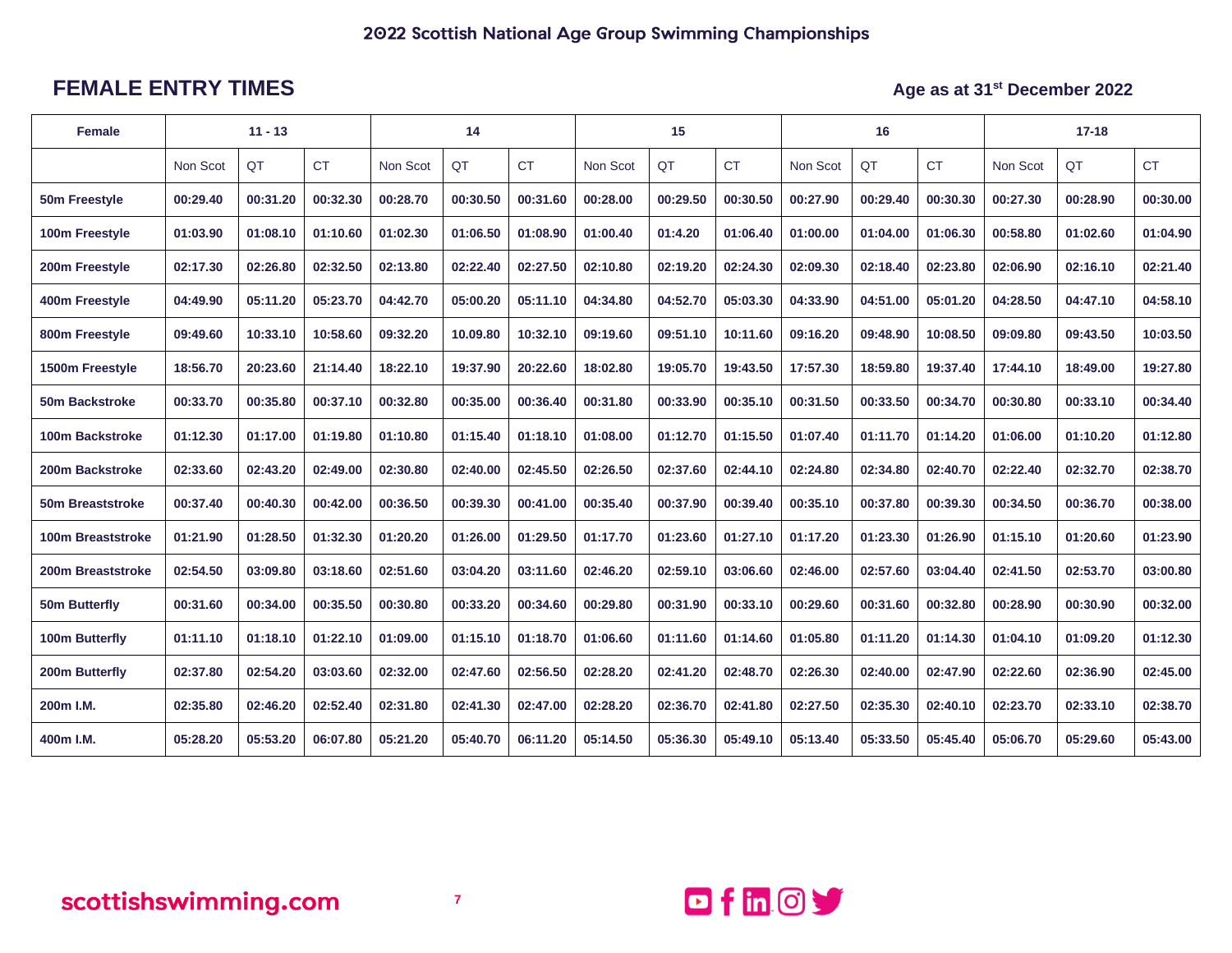# **ENTRY INFORMATION**

| <b>Entry Guide</b> | Entries will be by computer files and only official files are acceptable.<br>• Entry file will be available from Thursday 20 <sup>th</sup> January 2022 by clicking here and on<br><b>SwimScotland website</b><br>• The competed entry file should be emailed to: nationals@scottishswimming.com<br>The subject line MUST be Club Code - SNAGS<br>$\bullet$<br>• Please ensure that you request a read receipt if you wish confirmation of entries being received.<br>• No proof of time report is required on entry, but there will be random checks on times and clubs<br>may be asked for additional information about the times entered.<br>• Once the computer entry file has been submitted, the Entry Secretary must complete the<br>Online Application Entries Summary by clicking here                                                                                                                                                                                                                                                                                                                                                                                                                                                                   |                                                                                                                                                                                                                                             |              |                    |                          |                   |                          |  |  |
|--------------------|-------------------------------------------------------------------------------------------------------------------------------------------------------------------------------------------------------------------------------------------------------------------------------------------------------------------------------------------------------------------------------------------------------------------------------------------------------------------------------------------------------------------------------------------------------------------------------------------------------------------------------------------------------------------------------------------------------------------------------------------------------------------------------------------------------------------------------------------------------------------------------------------------------------------------------------------------------------------------------------------------------------------------------------------------------------------------------------------------------------------------------------------------------------------------------------------------------------------------------------------------------------------|---------------------------------------------------------------------------------------------------------------------------------------------------------------------------------------------------------------------------------------------|--------------|--------------------|--------------------------|-------------------|--------------------------|--|--|
|                    |                                                                                                                                                                                                                                                                                                                                                                                                                                                                                                                                                                                                                                                                                                                                                                                                                                                                                                                                                                                                                                                                                                                                                                                                                                                                   | Entry Secretaries are set up to request an invoice at checkout on the online<br>application entries summary. The details of this invoice should be passed to the relevant<br>person in your club who has responsibility for making payments |              |                    |                          |                   |                          |  |  |
|                    | BACS: Please use Ref - Invoice no, 6012_Club Code and                                                                                                                                                                                                                                                                                                                                                                                                                                                                                                                                                                                                                                                                                                                                                                                                                                                                                                                                                                                                                                                                                                                                                                                                             |                                                                                                                                                                                                                                             |              |                    |                          |                   |                          |  |  |
|                    | The Royal Bank of Scotland,<br>Sort Code: 832709                                                                                                                                                                                                                                                                                                                                                                                                                                                                                                                                                                                                                                                                                                                                                                                                                                                                                                                                                                                                                                                                                                                                                                                                                  | Account No: 00292938                                                                                                                                                                                                                        |              |                    |                          |                   |                          |  |  |
|                    | ENTRIES CLOSE at 14.00 on Wednesday 30th March 2022                                                                                                                                                                                                                                                                                                                                                                                                                                                                                                                                                                                                                                                                                                                                                                                                                                                                                                                                                                                                                                                                                                                                                                                                               |                                                                                                                                                                                                                                             |              |                    |                          |                   |                          |  |  |
|                    | Entry fee(s): £10.00 Individual Entry                                                                                                                                                                                                                                                                                                                                                                                                                                                                                                                                                                                                                                                                                                                                                                                                                                                                                                                                                                                                                                                                                                                                                                                                                             |                                                                                                                                                                                                                                             |              | £20.00 Relay Entry |                          |                   |                          |  |  |
|                    | Important: Names of swimmers who are not taking part in an individual event, but swimming<br>in relays only, must be emailed by the entry secretary to nationals@scottishswimming.com<br>These swimmers must also apply for a swimmer pass.                                                                                                                                                                                                                                                                                                                                                                                                                                                                                                                                                                                                                                                                                                                                                                                                                                                                                                                                                                                                                       |                                                                                                                                                                                                                                             |              |                    |                          |                   |                          |  |  |
|                    | <b>Team Entries</b><br>There is no restriction on the number of teams clubs may enter subject to achieving the Relay<br><b>Consideration Time</b><br>If it becomes necessary to restrict the number of entries received, teams will be selected on a<br>time basis, whether they are A or B teams<br>Team events for swimmers aged 14–16 and 17/over, excluding the mixed medley relay, may be<br>$\bullet$<br>combined at the discretion of the National Championships Convener in consultation with the<br>National Coach in order to maximise the opportunity to compete. This decision will be made at<br>the time of the draft programme being produced<br>Please submit individual accredited times for each team member and reserves<br>$\bullet$<br>The submitted relay entry time should be the sum of the accredited times for each provisional<br>team member and must be equal to or faster than the times below<br><b>Mixed Medley</b><br>The Mixed (two boys and two girls) $4 \times 100$ m Medley relay event is an addition to the programme.<br>The maximum number of heats for this is as follows and will be swum at the end of the finals session.<br>Please see programme of events.<br>17/over - 2 heats: 14-16 - 3 heats: 11-13 - 2 heats |                                                                                                                                                                                                                                             |              |                    |                          |                   |                          |  |  |
|                    | <b>RELAY CONSIDERATION TIMES</b>                                                                                                                                                                                                                                                                                                                                                                                                                                                                                                                                                                                                                                                                                                                                                                                                                                                                                                                                                                                                                                                                                                                                                                                                                                  | $11 - 13$ years                                                                                                                                                                                                                             |              | $14 - 16$ years    |                          | 17 years and over |                          |  |  |
|                    |                                                                                                                                                                                                                                                                                                                                                                                                                                                                                                                                                                                                                                                                                                                                                                                                                                                                                                                                                                                                                                                                                                                                                                                                                                                                   | <b>Boys</b>                                                                                                                                                                                                                                 | <b>Girls</b> | <b>Boys</b>        | <b>Girls</b>             | <b>Boys</b>       | <b>Girls</b>             |  |  |
|                    | 4 x 100m Freestyle                                                                                                                                                                                                                                                                                                                                                                                                                                                                                                                                                                                                                                                                                                                                                                                                                                                                                                                                                                                                                                                                                                                                                                                                                                                | 05:04.00                                                                                                                                                                                                                                    | 04:52.31     | 04:13.57           | 04:27.00                 | 03:51.59          | 04:21.21                 |  |  |
|                    | 4 x 100m Medley                                                                                                                                                                                                                                                                                                                                                                                                                                                                                                                                                                                                                                                                                                                                                                                                                                                                                                                                                                                                                                                                                                                                                                                                                                                   | 05:37.00                                                                                                                                                                                                                                    | 05:28.16     | 04:41.86           | 04:52.22                 | 04:20.50          | 04:45.37                 |  |  |
|                    | 4 x 200m Freestyle                                                                                                                                                                                                                                                                                                                                                                                                                                                                                                                                                                                                                                                                                                                                                                                                                                                                                                                                                                                                                                                                                                                                                                                                                                                |                                                                                                                                                                                                                                             |              | 09:21.74           | 09:50.44                 | 08:36.04          | 09:46.56                 |  |  |
|                    | 4 x 100m Medley                                                                                                                                                                                                                                                                                                                                                                                                                                                                                                                                                                                                                                                                                                                                                                                                                                                                                                                                                                                                                                                                                                                                                                                                                                                   | <b>Mixed</b><br>05:11.39                                                                                                                                                                                                                    |              |                    | <b>Mixed</b><br>04:40.35 |                   | <b>Mixed</b><br>04:26.58 |  |  |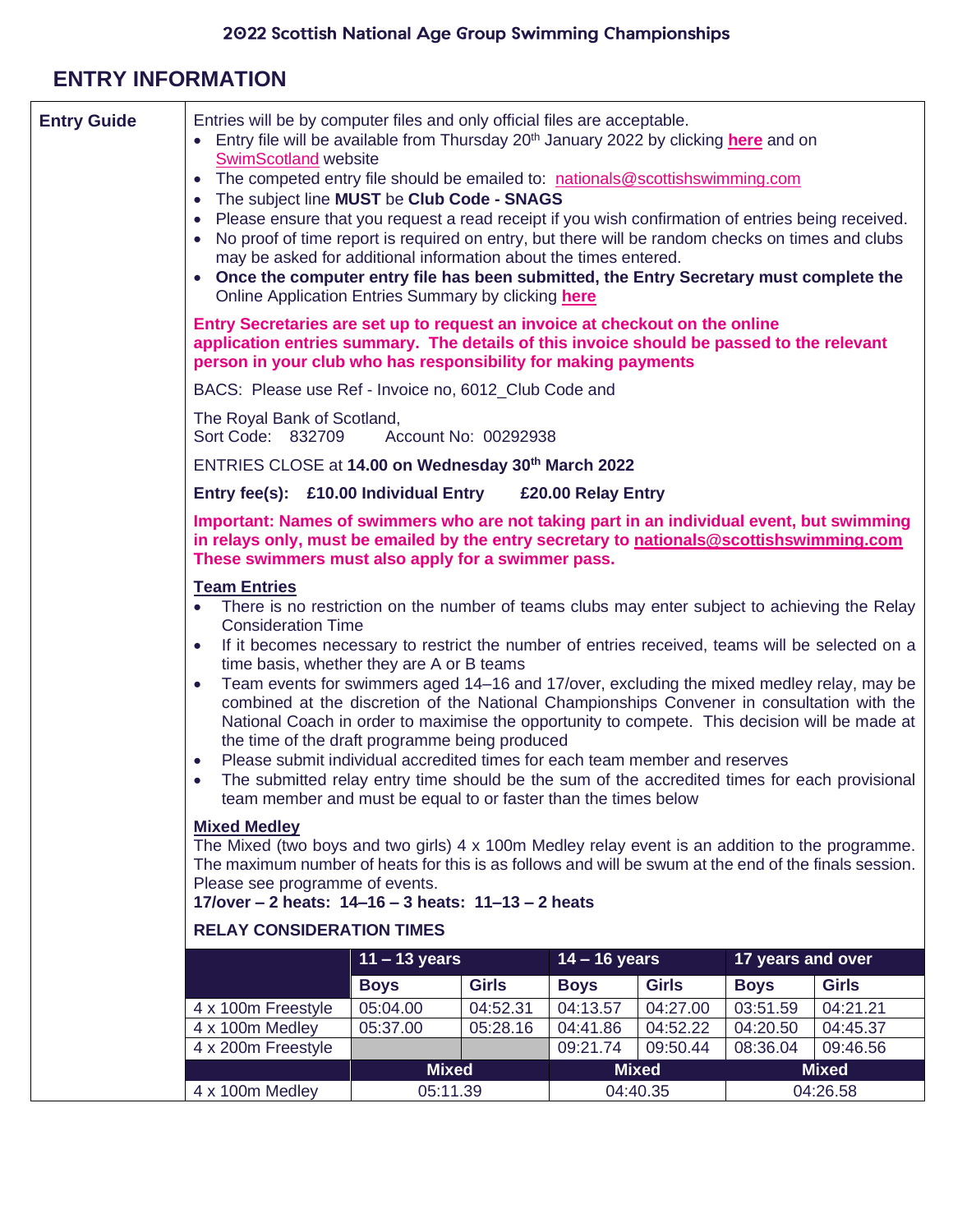|                    | No entries will be accepted without the correct fee, or with the Entry Files incorrectly<br>completed. No refunds will be given after the programme has been finalised.                                                                                                                                                                                                                                                                                                                                                                                                                                                                                                                                                                                                                                                                                                                                                                                                                                                                                                                                                                                                                                                                                                                                                                                                                                                                                                                                                                                                                                                                                                                                                                                                                                                                                                                                                                                                                                                                                                                                                             |
|--------------------|-------------------------------------------------------------------------------------------------------------------------------------------------------------------------------------------------------------------------------------------------------------------------------------------------------------------------------------------------------------------------------------------------------------------------------------------------------------------------------------------------------------------------------------------------------------------------------------------------------------------------------------------------------------------------------------------------------------------------------------------------------------------------------------------------------------------------------------------------------------------------------------------------------------------------------------------------------------------------------------------------------------------------------------------------------------------------------------------------------------------------------------------------------------------------------------------------------------------------------------------------------------------------------------------------------------------------------------------------------------------------------------------------------------------------------------------------------------------------------------------------------------------------------------------------------------------------------------------------------------------------------------------------------------------------------------------------------------------------------------------------------------------------------------------------------------------------------------------------------------------------------------------------------------------------------------------------------------------------------------------------------------------------------------------------------------------------------------------------------------------------------------|
|                    | <b>Website Information</b><br>• As soon as possible after closing date, an entry list will be posted on the website for clubs to<br>check <b>SwimScotland</b> (there will be a time limit on queries)<br>The entry list will show a list of your entries only. This will allow any mistakes to be rectified<br>• Any queries from the entry list should be directed to nationals@scottishswimming.com<br>• A few days after checks have been done, a draft programme will be posted on SwimScotland<br>and Scottish Swimming<br>• Please note once the draft programme is posted no subsequent updates will be shown                                                                                                                                                                                                                                                                                                                                                                                                                                                                                                                                                                                                                                                                                                                                                                                                                                                                                                                                                                                                                                                                                                                                                                                                                                                                                                                                                                                                                                                                                                                |
|                    | <b>Team Lines and Changes to Relay Teams</b><br>Team Lines for Day1 Morning session must be submitted by 6:00pm on the day prior to the event to<br>nationals@scottishswimming.com<br>Team Lines for Days 2, 3, 4 & 5 Morning Sessions should be submitted to the recorders desk<br>by 18:00 pm on the day prior to the event.<br>For afternoon sessions Team Lines should be submitted to the recorders desk no later than<br>10:00 am on the day of the event.<br>For finals sessions Team Lines should be submitted to the recorders desk by the start of the<br>afternoon session on the day of the event.<br>Changes to the submitted Team Lines can be made up to 1 hour prior to the start of the<br>appropriate session at the Recorder's Desk. After this time, no changes to submitted Team<br>Lines shall be permitted except in the event of medical emergency.<br>Relay team line forms can be found on the Scottish Swimming website, click here.                                                                                                                                                                                                                                                                                                                                                                                                                                                                                                                                                                                                                                                                                                                                                                                                                                                                                                                                                                                                                                                                                                                                                                     |
| <b>Withdrawals</b> | <b>Heats</b><br>Any withdrawals (including reserves) or amendments prior to the first day of the Championships<br>should be notified online by clicking here.<br>Withdrawals for Session 1 (including reserves) must be notified no later than 18.00 on Tuesday 12 <sup>th</sup><br>April 2022. Withdrawals for Sessions 4, 7, 10 and 13 – including reserves (morning sessions) not<br>previously notified must be lodged at the Recorder's Desk no later than the 18.00 on the day prior to<br>the event. Withdrawals for Sessions 2, 5, 8, 11 and $14$ – including reserves (afternoon sessions) not<br>previously notified must be lodged at the Recorder's Desk no later than 10.00 on day of the event.<br>Swimmers failing to comply with the above (except in the case of a genuine illness or proven<br>emergency) will be liable to a £10.00 fine for each inappropriate withdrawal.<br><b>Finals</b><br>Should you wish to withdraw from a Final (including reserves), you must inform the Recorders in<br>writing on the appropriate form within 30 minutes of finalist's lists having been published or<br>announced. Swimmers who fail to appear for Finals will be fined and may be subject to further<br>disciplinary action. A maximum of 2 reserves will be nominated for Finals.<br>Any competitor withdrawing from a Final in such a manner as to prevent a reserve taking part (except<br>in the case of a genuine illness or proven emergency), shall be suspended immediately from all further<br>events at the Championships). Where a reserve is brought in at short notice, the reserve shall occupy<br>the vacant lane - there will be no re-seeding.<br><b>Team withdrawals</b><br>Withdrawals for relays swum in the morning sessions must be lodged no later than 18.00 on the day<br>prior to the event. Withdrawals for relays swum in the afternoon sessions must be lodged by 10.00<br>on the day of the event. Withdrawals for relays swum in the final sessions must be lodged by the end<br>of the afternoon session on the day of the event. Withdrawals should be done at the recorders desk |
|                    | Any late withdrawals on medical grounds from heats or finals should be discussed with the<br>Meet Director prior to submission to the Recorders.                                                                                                                                                                                                                                                                                                                                                                                                                                                                                                                                                                                                                                                                                                                                                                                                                                                                                                                                                                                                                                                                                                                                                                                                                                                                                                                                                                                                                                                                                                                                                                                                                                                                                                                                                                                                                                                                                                                                                                                    |

scottishswimming.com

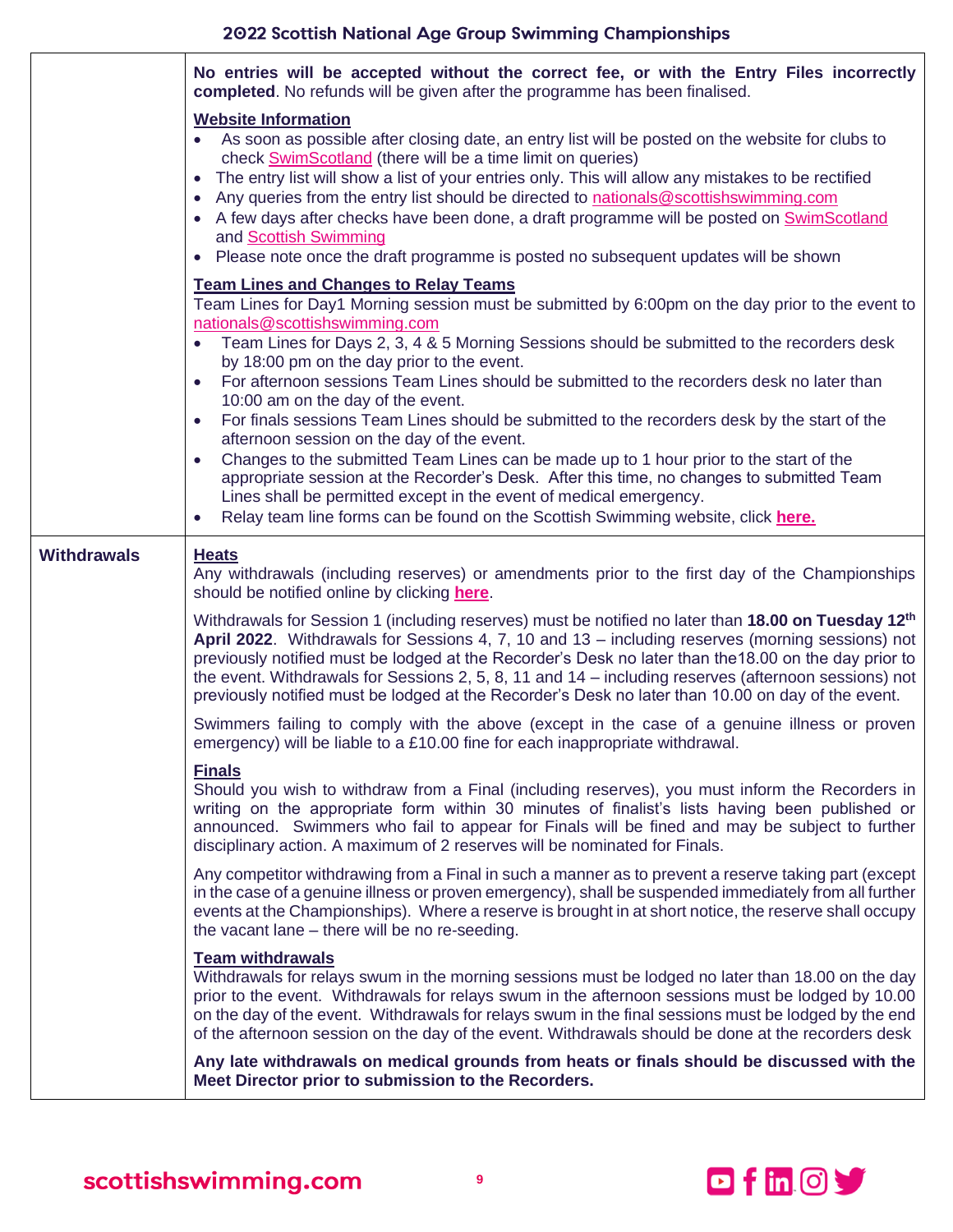# **GENERAL INFORMATION**

| <b>Event</b><br><b>Regulations</b>           | Entry and Entries to all events is expressly subject to the Event Regulations on our website which<br>can be found here and may, where appropriate, also require compliance with the facility provider's<br>regulations.                                                                                                                                                                                                                                                                                                                                                                                                                                                                                                                                                                                                                      |
|----------------------------------------------|-----------------------------------------------------------------------------------------------------------------------------------------------------------------------------------------------------------------------------------------------------------------------------------------------------------------------------------------------------------------------------------------------------------------------------------------------------------------------------------------------------------------------------------------------------------------------------------------------------------------------------------------------------------------------------------------------------------------------------------------------------------------------------------------------------------------------------------------------|
|                                              | Scottish Swimming reserves absolutely the right to eject from events any person failing to comply<br>with each and all of the Event Regulations.                                                                                                                                                                                                                                                                                                                                                                                                                                                                                                                                                                                                                                                                                              |
| <b>Anti-Doping</b>                           | Please note that anti-doping may be in operation at any Scottish event. All swimmers not registered<br>with SASA or Swim England (SE) /Welsh Amateur Swimming Association (WASA) will be required to<br>sign an agreement to undergo tests as required in accordance with FINA Law. N.B. SASA, SE and<br>WASA swimmers will have signed an agreement when submitting their registration fee.                                                                                                                                                                                                                                                                                                                                                                                                                                                  |
| <b>Athlete Passes</b>                        | All swimmers participating in the Meet (including relay team only swimmers) must apply for a swimmer<br>pass via their membership. Details on how to apply for a pass along with the link can be found here.<br>Passes will not be issued to a swimmer who is not competing in the event. Closing date for pass<br>applications is 14:00 on Monday 4th April                                                                                                                                                                                                                                                                                                                                                                                                                                                                                  |
|                                              | Each swimmer is responsible for printing their pass. The pass will be emailed to all accepted<br>swimmers on Wednesday 6 <sup>th</sup> April. The pass will allow access to the changing village, designated<br>seating areas and poolside. Within the venue swimmers must wear their pass and have it visible at<br>all times.                                                                                                                                                                                                                                                                                                                                                                                                                                                                                                               |
| <b>Swimwear</b>                              | British Swimming and SE advise that FINA BL8.1 only applies to Olympic Games and FINA events.<br>A suit check will only be made if a World or European record is claimed. There is no requirement for<br>officials to check that costumes are on the approved FINA list. Bylaws BL 8.2 and BL 8.3 cover our<br>requirement for design and material.                                                                                                                                                                                                                                                                                                                                                                                                                                                                                           |
|                                              | <b>SW8.0 Scottish Swimming Rules</b><br><b>SW8.8 Swimwear Policy</b>                                                                                                                                                                                                                                                                                                                                                                                                                                                                                                                                                                                                                                                                                                                                                                          |
|                                              | SW8.8.1. For events held under the direct jurisdiction and control of Scottish Swimming the Scottish<br>Swimming 'Swimwear Policy' shall apply. The policy can be found at here.                                                                                                                                                                                                                                                                                                                                                                                                                                                                                                                                                                                                                                                              |
| Media &<br>Photography<br><b>Information</b> | Throughout this event Scottish Swimming will have a number of authorised media partners taking<br>static photographs and video footage. These images are intended solely for the purposes of<br>promotion and celebration of the activities and may include live streaming on the internet. Images<br>will be made available to our media partners and uploaded to our website and our social network<br>sites.                                                                                                                                                                                                                                                                                                                                                                                                                               |
|                                              | Should any competitor wish not to be photographed please <b>complete this form</b> . If at any time a<br>competitor wishes a static image to be removed from our website, 7 days' notice must be given to<br>Scottish Swimming after which the data will be removed.                                                                                                                                                                                                                                                                                                                                                                                                                                                                                                                                                                          |
| <b>Awards &amp;</b><br><b>Presentations</b>  | <b>Individual Awards</b><br>Medals shall be presented as follows:<br>Scottish Age Group Open Champion 1 <sup>st</sup> 2 <sup>nd</sup> and 3 <sup>rd</sup><br>Scottish National Age Group Champion 1 <sup>st</sup> (provided the individual is not also the Open<br>$\bullet$<br>Champion)<br>Scottish National Age Group Champion must be a registered member of Scottish Swimming<br>$\bullet$<br><b>Special Awards</b><br>Trophies (1 male/1 female) to be awarded to the best performance by a boy and girl aged 16 and<br>under as at 31 <sup>st</sup> December 2022, calculated on the basis of the FINA points for one single event.<br>Sharp Trophies (one male/one female) to be awarded to the fastest boy and girl swimmer from the<br>youngest age group for the 200m Individual Medley (age as at 31 <sup>st</sup> December 2022) |

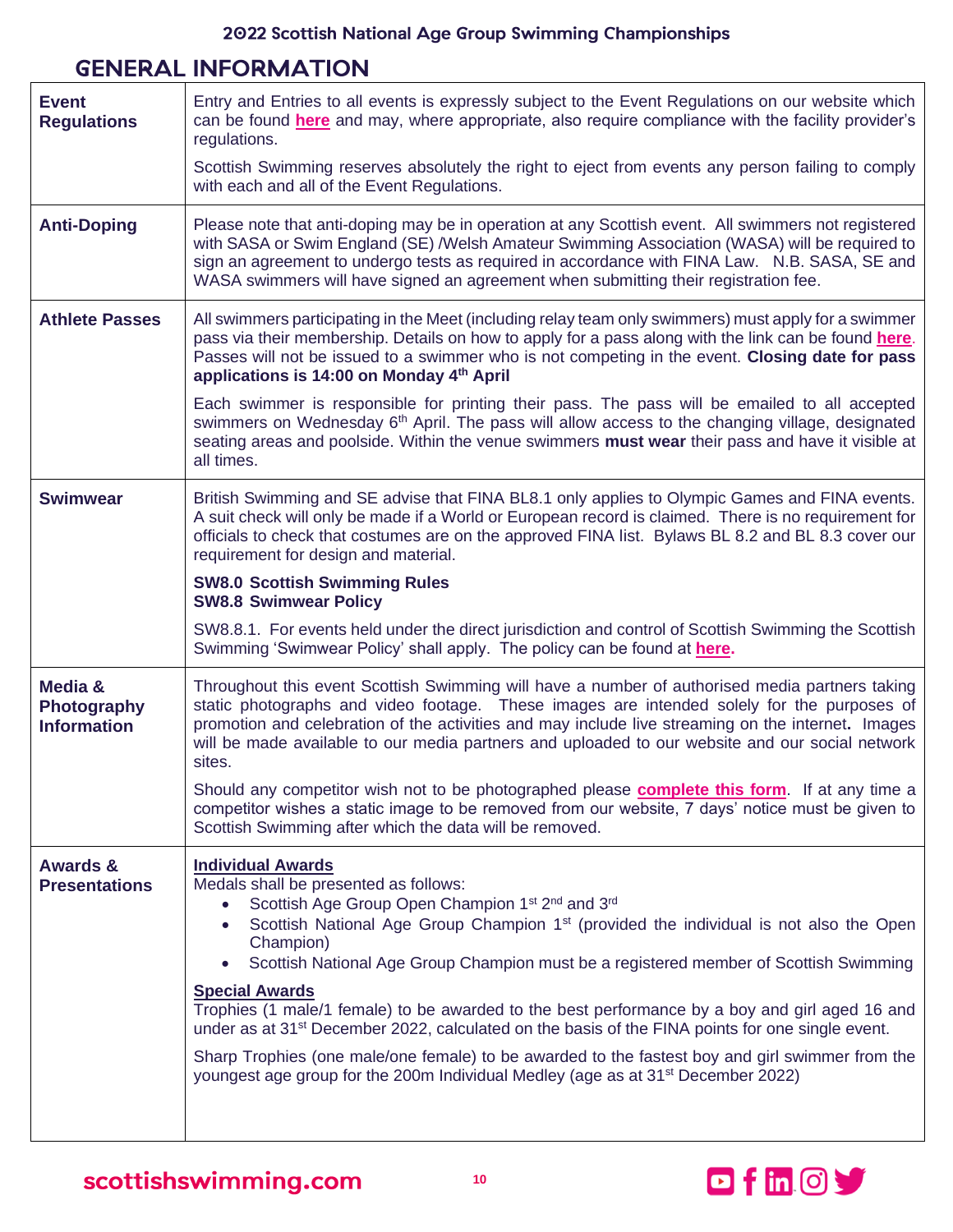| <b>Top Scottish Age Group Club Award</b><br>Points will be calculated as follows: $1^{st}$ - 13 points: $2^{nd}$ – 11 points: $3^{rd}$ –9 points: $4^{th}$ to $10^{th}$ place: 7<br>points down to 1 point. Relays will be awarded points as follows: $1st - 26$ points: $2nd - 22$ points: $3rd$<br>$-18$ points: $4th$ to 10 <sup>th</sup> place: 14 points down to 2 points. Please see below conditions for this award.<br>Clubs must be registered with Scottish Swimming. For the purposes of the competition,<br>$\bullet$<br>"Club" is defined as any individual or composite team registered with Scottish Swimming<br>Points will be allocated to the club of representation as per the closing date for entries to the<br>$\bullet$<br>Scottish Age Group Championships<br>An individual swimmer can only be counted for 1 individual event per day, using their best<br>$\bullet$<br>scoring event of each day<br>Swimmers scoring points for clubs in either individual or relay events must be resident or<br>$\bullet$<br>undertake the majority of training within Scotland<br>The highest scoring eligible relay team per club only will be counted for relay events<br>$\bullet$<br>Scores will be derived from finals (from the position finished within the final) and HDW events<br>only<br>Final points will be calculated following the completion of the last event with updates given at<br>the end of each finals session<br>The Scottish Club or Composite team with the most points earned following the completion<br>of the final event will be presented with the "Top Age Group Club" Award<br>No points shall be scored from 17 & over relays |
|--------------------------------------------------------------------------------------------------------------------------------------------------------------------------------------------------------------------------------------------------------------------------------------------------------------------------------------------------------------------------------------------------------------------------------------------------------------------------------------------------------------------------------------------------------------------------------------------------------------------------------------------------------------------------------------------------------------------------------------------------------------------------------------------------------------------------------------------------------------------------------------------------------------------------------------------------------------------------------------------------------------------------------------------------------------------------------------------------------------------------------------------------------------------------------------------------------------------------------------------------------------------------------------------------------------------------------------------------------------------------------------------------------------------------------------------------------------------------------------------------------------------------------------------------------------------------------------------------------------------------------------------------------------------------------|
| <b>Presentations</b><br>Swimmers must report to the Presentation Marshal immediately upon completing their race and<br>picking up their dry clothes from the holding area. Appropriate clothing must be worn for the<br>presentations. It is the responsibility of the Team Staff to ensure that medallists, or a deputy be<br>available for presentation as per the presentation schedule, a copy of which will be included in your<br>club envelope and posted around the pool. Failure of a swimmer or depute to attend the appropriate<br>presentation will result in the swimmer forfeiting his/her medal.<br>Please note: Presentations may be subject to change                                                                                                                                                                                                                                                                                                                                                                                                                                                                                                                                                                                                                                                                                                                                                                                                                                                                                                                                                                                                         |
|                                                                                                                                                                                                                                                                                                                                                                                                                                                                                                                                                                                                                                                                                                                                                                                                                                                                                                                                                                                                                                                                                                                                                                                                                                                                                                                                                                                                                                                                                                                                                                                                                                                                                |